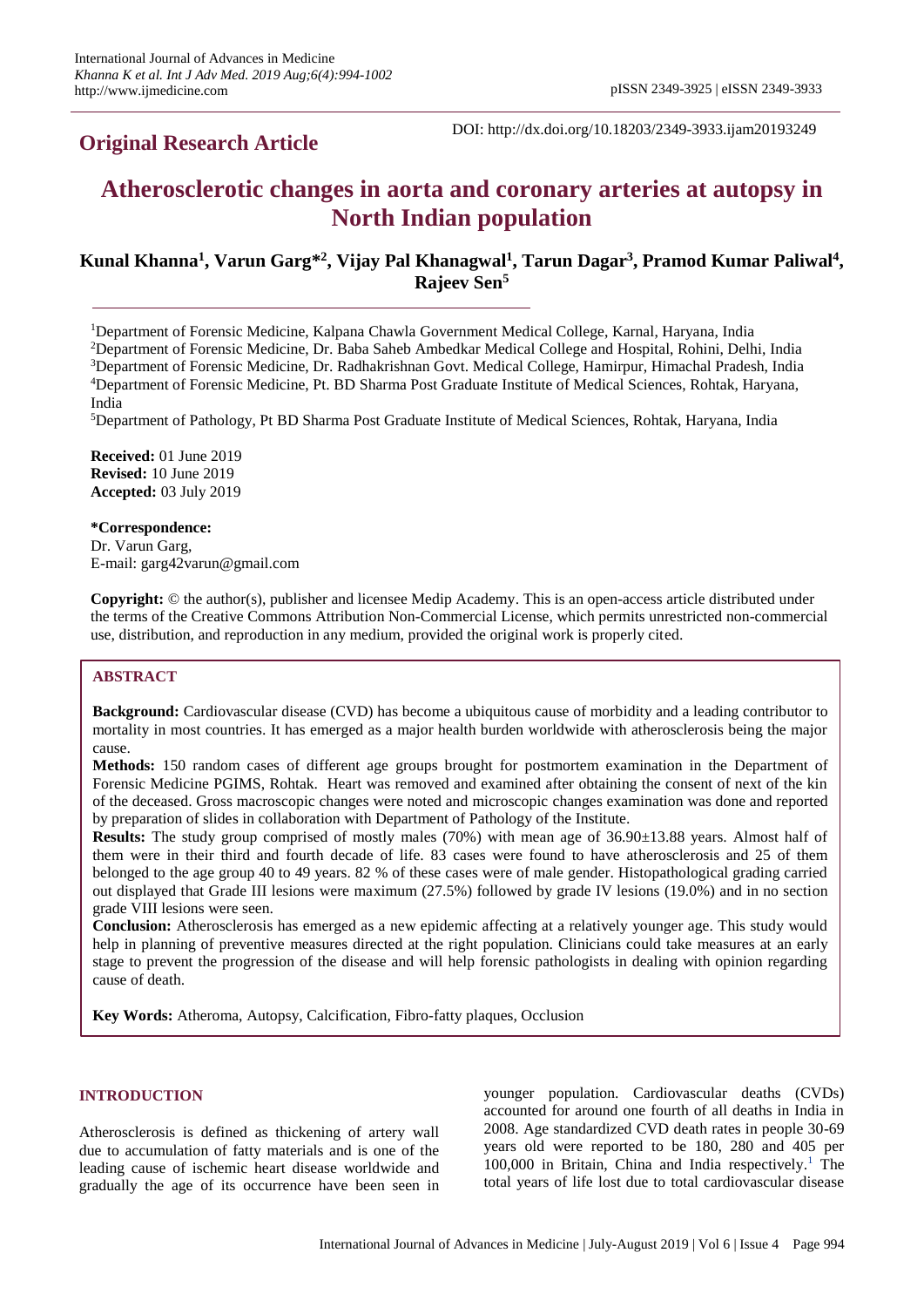among the Indian men and women aged 35-64 has been estimated to be higher than comparable countries such as Brazil and China. These estimates are predicted to increase by 2030.2,3 Wig KL et al, in their study in North India studied 151 hearts for coronary atherosclerosis, found that significant atheroma was present in nearly two-thirds (64%) of those above the age of 20, and, except for the fifth decade, there was a gradual increase in both its frequency and severity from the second to the sixth decade.<sup>4</sup> Golshahi et al, studied 204 autopsy specimens in Isfahan Forensic Medicine Center Iran, atheromatous plaques were observed in 60 (29.4%) of which 57 were male (31.3% of the male population) and 3 were female (13.6% of the female population).<sup>5</sup> Yazdi SA et al, studied hearts of 80 cadavers from 11 to 50 years old with no history of cardiac disease in Iran. They found that about three quarter of the sample had at least one fibro-fatty or advanced plaque in major coronary arteries.<sup>6</sup> As study of atherosclerosis in living population is difficult, invasive and expensive especially in developing countries autopsy studies has been proved to be a good method for assessing atherosclerosis.<sup>7</sup> The aim was to evaluate the prevalence of atherosclerosis, we targeted this study on the hearts of subjects who died of non-cardiac causes. With this background, the aim of the study was to assess the incidence and severity of atherosclerotic changes in different age groups in autopsy subjects.

#### **METHODS**

One hundred and fifty random cases of different age groups brought for medico-legal autopsy in the mortuary of the Department of Forensic Medicine Pt. BD Sharma, Post Graduate Institute of Medical Sciences (PGIMS), Rohtak between 2012-2014 were included in the study. Heart was removed and examined after obtaining the written informed consent from next of kin of the deceased.

The study was ethically approved by the Institute's Ethical committee. The Institute's Ethical committee ethically approved the study. Gross macroscopic and microscopic changes were noted.

#### *Inclusion criteria*

- Hearts were obtained only from the identified bodies
- Only intact hearts were included in the study
- All the cases brought for medico-legal autopsy.

## *Exclusion criteria*

- Unknown/unidentified dead bodies
- Cases showing signs of decomposition or completely charred bodies
- Ruptured heart, myocardial fibrosis, adhesions cardiac aneurysm, cardiac tamponade.

#### *Procedure*

The thorax and the abdomen were opened by making an I-shaped incision extending from chin straight down to symphysis pubis passing either to left or the right of umbilicus. Pericardium was opened and examined for any adhesions between its two surfaces or if there is any abnormal quantity of fluid present in its cavity. The heart was examined in situ for any abnormalities including condition of its chambers, musculature, position of the vessels, any injury or rupture etc. Then the heart fulfilling the inclusion criteria of the study was removed from the body. The hearts thus removed from the body was weighed and then preserved in a jar with 10% formalin and further examination was carried out after fixation.

First gross examination of the heart, aorta and the coronary arteries was done. Heart was examined for the presence of any valvular disease, the condition of the endocardium, myocardium and evidence of any infarct or fibrosis etc. Aorta was examined for the thickening of wall, presence and nature of atheromatous lesions including fatty streaks, the presence and degree of calcification. The coronary arteries namely, Left Main Stem (LMCA), Left Anterior Descending (LAD), Left Circumflex (LCx) and the Right Coronary Artery (RCA) were examined for the thickening of their walls. For doing all these both the anterior and posterior surfaces were grossly examined. The aorta is a curved shaped structure near the right atrium whose section was taken near the fatty streak or fibrous plaque or any calcification if present .The left auricle is lifted and cuts are made in the LMCA and the LAD branch of it to look for the atherosclerotic plaque or the thrombus. The coronary arteries were cross-sectioned at 5-mm intervals from the ostia to the terminal pericardial branches to determine the presence or absence of atherosclerotic plaques and any lumen narrowing and sections were placed in a histology cassette.

After routine processing and paraffin embedding, 4  $\mu$ m sections were taken and stained with Hematoxylin-Eosin. All the histological sections were examined microscopically for the presence of atheroma and American Heart Association typing of atherosclerotic plaque was done.

#### *Microscopic examination of aorta and coronaries*

The aorta was examined for fatty streaks, fibrous plaques, complicated or uncomplicated lesions. In coronary arteries, the lesions of atherosclerosis were evaluated in two parameters pertaining to:-degree of occlusion and plaque.

#### *Degree of occlusion*

• Grade 0: No change on gross and microscopic examination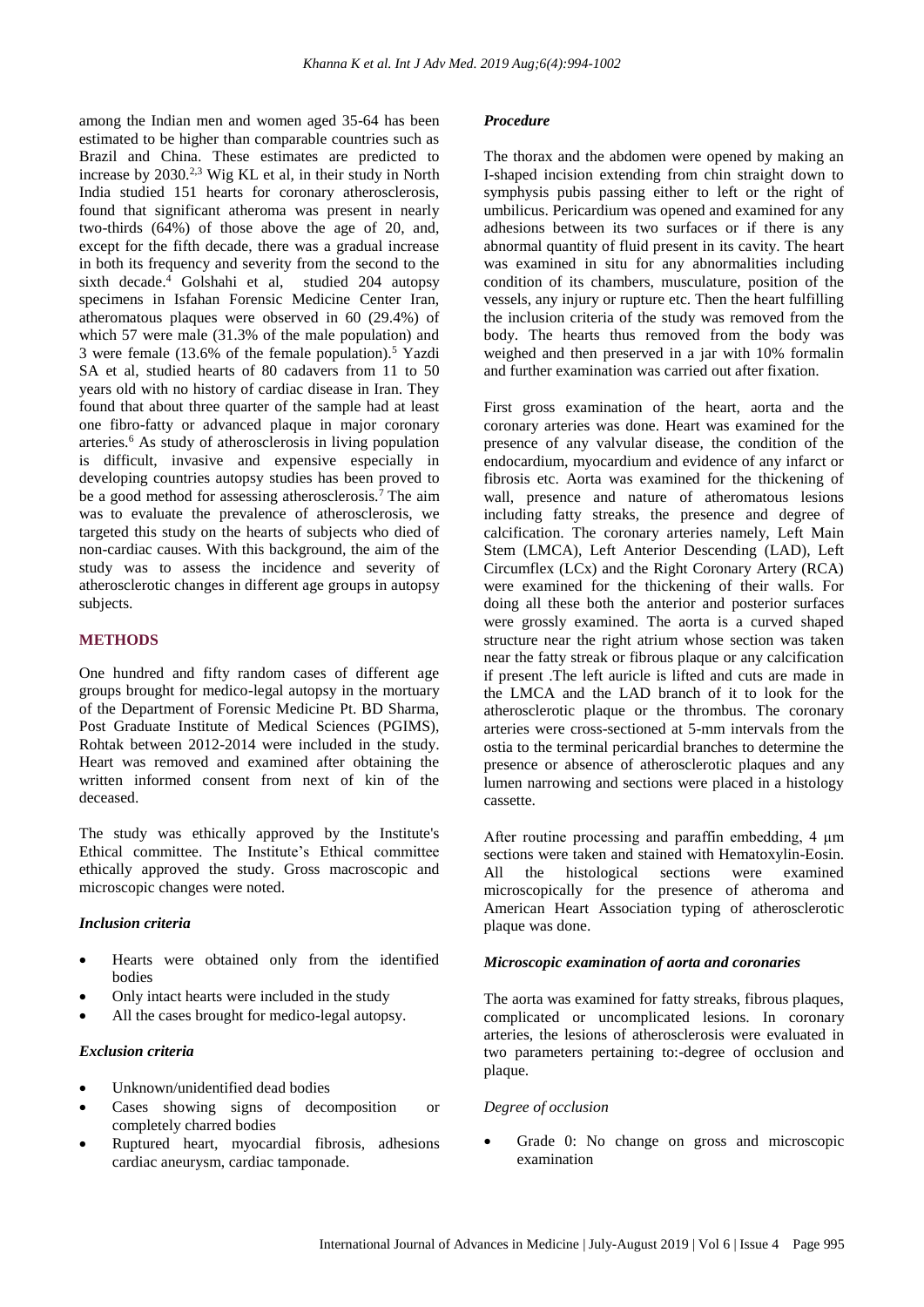- Grade I: Artery appearing grossly normal but having microscopic findings of atherosclerosis.
- Grade II: Thickening of vessel wall with 25 to 50% narrowing of lumen.
- Grade III: Thickening of vessel wall with 50 to 75% narrowing of lumen.
- Grade IV: Thickening and calcification with more than 75% narrowing of lumen.

In our study, grade III and grade IV lesions were considered significant.

#### *Plaque*

American Heart Association typing of atherosclerotic plaque was done as under

- Grade 0 No change
- Grade 1 isolated intimal foamy cells (minimal change)
- Grade 2 numerous intimal foamy cells often in layers (fatty streaks)
- Grade 3 pools of extra cellular lipid without a well-defined core (intermediate lesion or preatheroma)
- Grade 4 well defined lipid core with luminal surface covered by normal intima (atheromas or fibro plaque)
- Grade 5 lipid core with a fibrous cap with or without calcification (fibro- atheroma)
- Grade 6 fibro-atheroma with cap defect such as haemorrhage and thrombosis
- Grade 7 calcification prominent
- Grade 8 fibrous tissue change prominent

In our study we had considered grade IV to grade VIII lesions as significant.

For Statistical Evaluation, SPSS statistical software version 20.0 was applied and the results were analyzed using simple proportion and percentages and Chi-Square was used to test the significance.

#### **RESULTS**

Out of one hundred and fifty cases included in the study, majority of the cases were of the 3rd decade of life (26%) followed by 4th decade (20%) and 5th decade (18.7%) as shown in Figure 1.

Among the cases selected as per the inclusion criteria, the predominant cause of death was Road Traffic Accident (RTA) in 61/150, 40.7% cases, followed by suicidal poisoning and burns in 50 (36.7%) and 20 (13.3%) cases respectively.

Severity grading of atherosclerosis in LMCA with age showed absence of grade IV severity at any age. Only 7 subjects had Grade III changes with 3 subjects each in fourth and fifth decade. About half of the subject population (54%) had Grade I severity with subjects majorly falling in fourth, fifth and sixth decade as shown in table 1A.



**Figure 1: Age wise distribution of cases.**

Severity grading of atherosclerosis in LAD with age showed presence of grade IV severity in about 2% of  $8<sup>th</sup>$ decade subjects. Fifty seven subjects (38%) had Grade III severity majorly belonging to fifth and sixth decade. Almost a quarter had no atherosclerotic changes as shown in Table 1B.

Severity grading of atherosclerosis in LCx with age showed absence of grade IV severity at any age. About half of the subjects had Grade I changes with equal number of subjects (20) affected in fourth and fifth decade respectively as shown in Table 1C.

Severity grading of atherosclerosis in RCA with age showed grade IV severity in older patients belonging to eighth decade. Atherosclerosis was absent in about 35 subjects while grade I severity was noticed in 69 subjects as shown in Table 1D.

Severity in coronary arteries namely, LMCA, LAD, LCx and RCA on the basis of occlusion has maximum Grade I lesions (42.8%) whereas 1.3% cases (minimum in number) had grade IV lesions; atherosclerosis with more than 50% narrowing i.e grade III and grade IV lesions were seen in 20.3% cases as shown in Table 2. About 39.3% cases in Left Main Stem Coronary Artery (LMCA) were free of atherosclerosis considering the AHA classification. Maximum number of cases with atherosclerotic changes were from grade III 43(28.7%) and in 6.0% of cases grade IV was present as shown in Table 3A.

Left Anterior Descending (LAD) as per AHA classification had 23.3% cases free of atherosclerosis. Maximum number of cases with atherosclerotic changes were from grade IV 50 (33.3%) as shown in Table 3B.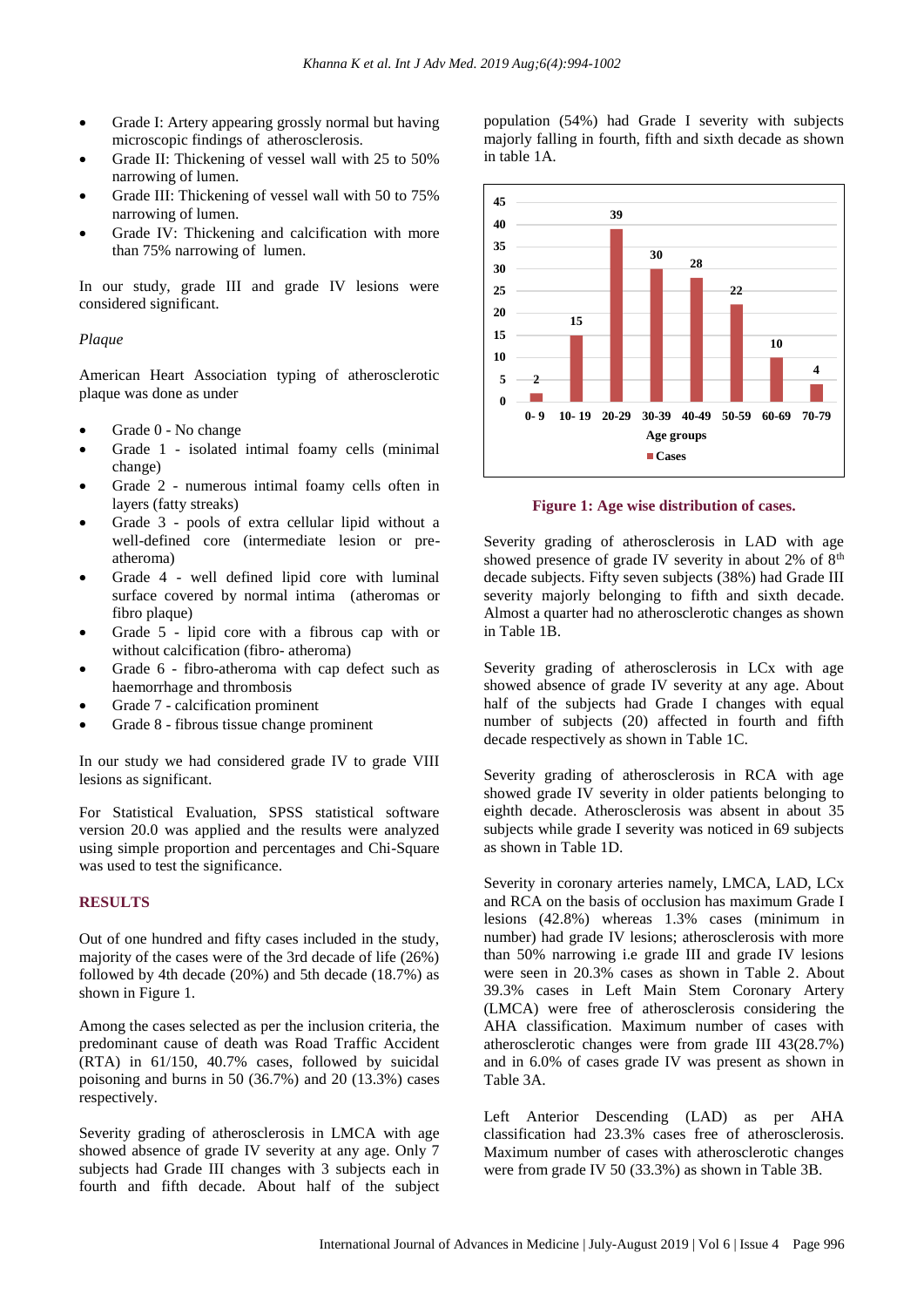No changes (Grade 0) were noticed in 39.3% cases in Left Circumflex Artery (LCx) considering the AHA classification. Grade III lesions seen in 22.7% and 12.0% cases had grade IV as shown in Table 3C.

## **Table 1A: Severity of Atherosclerosis in Left Main Stem Coronary Artery (LMCA) on the basis of grades of occlusion with age wise distribution.**

|                         | <b>Atherosclerosis</b> | <b>Frequency of involvement (n)</b>     |                 |                  |                 |              |  |  |  |
|-------------------------|------------------------|-----------------------------------------|-----------------|------------------|-----------------|--------------|--|--|--|
| Age group<br>(in years) | <b>Absent</b>          | Severity of atherosclerosis (occlusion) |                 |                  |                 |              |  |  |  |
|                         | Grade 0                | <b>Grade I</b>                          | <b>Grade II</b> | <b>Grade III</b> | <b>Grade IV</b> | <b>Total</b> |  |  |  |
| $0-9$                   | $2(1.3\%)$             | $0(0.0\%)$                              | $0(0.0\%)$      | $0(0.0\%)$       | $0(0.0\%)$      | $2(1.3\%)$   |  |  |  |
| $10-19$                 | 15(10.0%)              | $0(0.0\%)$                              | $0(0.0\%)$      | $0(0.0\%)$       | $0(0.0\%)$      | $15(10.0\%)$ |  |  |  |
| $20-29$                 | 28(18.7%)              | $11(7.3\%)$                             | $0(0.0\%)$      | $0(0.0\%)$       | $0(0.0\%)$      | 39(26.0%)    |  |  |  |
| $30-39$                 | $8(5.3\%)$             | 18(12.0%)                               | $1(0.7\%)$      | $3(2.0\%)$       | $0(0.0\%)$      | $30(20.0\%)$ |  |  |  |
| $40-49$                 | $5(3.3\%)$             | 20(13.3%)                               | $0(0.0\%)$      | $3(2.0\%)$       | $0(0.0\%)$      | 28(18.7%)    |  |  |  |
| 50-59                   | $1(0.7\%)$             | 19(12.7%)                               | $1(0.7\%)$      | $1(0.7\%)$       | $0(0.0\%)$      | 22(14.7%)    |  |  |  |
| 60-69                   | $0(0.0\%)$             | $9(6.0\%)$                              | $1(0.7\%)$      | $0(0.0\%)$       | $0(0.0\%)$      | 10(6.7%)     |  |  |  |
| 70-79                   | $0(0.0\%)$             | 4(2.7%)                                 | $0(0.0\%)$      | $0(0.0\%)$       | $0(0.0\%)$      | 4(2.7%)      |  |  |  |
| Total                   | 59(39.3%)              | 81(54.0%)                               | $3(2.0\%)$      | 7(4.7%)          | $0(0.0\%)$      | 150(100.0%)  |  |  |  |

#### **Table 1B: Severity of Atherosclerosis in Left Anterior Descending (LAD) on the basis of grades of occlusion with age wise distribution.**

|            | <b>Atherosclerosis</b> |                | Frequency of involvement (n)            |                  |                 |              |  |  |  |  |
|------------|------------------------|----------------|-----------------------------------------|------------------|-----------------|--------------|--|--|--|--|
| Age group  | <b>Absent</b>          |                | Severity of atherosclerosis (occlusion) |                  |                 |              |  |  |  |  |
| (in years) | Grade 0                | <b>Grade I</b> | <b>Grade II</b>                         | <b>Grade III</b> | <b>Grade IV</b> | <b>Total</b> |  |  |  |  |
| $0-9$      | $2(1.3\%)$             | $0(0.0\%)$     | $0(0.0\%)$                              | $0(0.0\%)$       | $0(0.0\%)$      | $2(1.3\%)$   |  |  |  |  |
| $10-19$    | 14(9.3%)               | $1(0.7\%)$     | $0(0.0\%)$                              | $0(0.0\%)$       | $0(0.0\%)$      | $15(10.0\%)$ |  |  |  |  |
| $20-29$    | $17(11.3\%)$           | 13(8.7%)       | $0(0.0\%)$                              | $9(6.0\%)$       | $0(0.0\%)$      | 39(26.0%)    |  |  |  |  |
| 30-39      | $2(1.3\%)$             | $9(6.0\%)$     | 7(4.7%)                                 | $12(8.0\%)$      | $0(0.0\%)$      | $30(20.0\%)$ |  |  |  |  |
| $40-49$    | $0(0.0\%)$             | $6(4.0\%)$     | $9(6.0\%)$                              | 13(8.7%)         | $0(0.0\%)$      | 28(18.7%)    |  |  |  |  |
| 50-59      | $0(0.0\%)$             | 4(2.7%)        | $2(1.3\%)$                              | $15(10.0\%)$     | $1(0.7\%)$      | 22(14.7%)    |  |  |  |  |
| 60-69      | $0(0.0\%)$             | $1(0.7\%)$     | $1(0.7\%)$                              | 7(4.7%)          | $1(0.7\%)$      | 10(6.7%)     |  |  |  |  |
| 70-79      | $0(0.0\%)$             | $0(0.0\%)$     | $0(0.0\%)$                              | $1(0.7\%)$       | $3(2.0\%)$      | 4(2.7%)      |  |  |  |  |
| Total      | 35(23.3%)              | 34(22.7%)      | 19(12.7%)                               | 57(38.0%)        | $5(3.3\%)$      | 150(100.0%)  |  |  |  |  |

#### **Table 1C: Severity of Atherosclerosis in Left Circumflex Artery (LCx) on the basis of grades of occlusion with age wise distribution.**

|               | <b>Atherosclerosis</b>                  | Frequency of involvement (n)            |                 |                  |                 |                |  |  |  |
|---------------|-----------------------------------------|-----------------------------------------|-----------------|------------------|-----------------|----------------|--|--|--|
| Age group (in | <b>Absent</b>                           | Severity of atherosclerosis (occlusion) |                 |                  |                 |                |  |  |  |
| years)        | Grade 0                                 | <b>Grade I</b>                          | <b>Grade II</b> | <b>Grade III</b> | <b>Grade IV</b> | <b>Total</b>   |  |  |  |
| $0-9$         | $2(1.3\%)$                              | $0(0.0\%)$                              | $0(0.0\%)$      | $0(0.0\%)$       | $0(0.0\%)$      | $2(1.3\%)$     |  |  |  |
| $10-19$       | $15(10.0\%)$                            | $0(0.0\%)$                              | $0(0.0\%)$      | $0(0.0\%)$       | $0(0.0\%)$      | $15(10.0\%)$   |  |  |  |
| $20 - 29$     | 31(20.7%)                               | $8(5.3\%)$                              | $0(0.0\%)$      | $0(0.0\%)$       | $0(0.0\%)$      | 39(26.0%)      |  |  |  |
| 30-39         | 7(4.7%)                                 | 20(13.3%)                               | $0(0.0\%)$      | $3(2.0\%)$       | $0(0.0\%)$      | $30(20.0\%)$   |  |  |  |
| Age group (in | <b>Atherosclerosis</b><br><b>Absent</b> | Frequency of involvement (n)            |                 |                  |                 |                |  |  |  |
| years)        |                                         | Severity of atherosclerosis (occlusion) |                 |                  |                 |                |  |  |  |
|               | Grade 0                                 | <b>Grade I</b>                          | <b>Grade II</b> | <b>Grade III</b> | <b>Grade IV</b> | <b>Total</b>   |  |  |  |
| 40-49         | $3(2.0\%)$                              | $20(13.3\%)$                            | $0(0.0\%)$      | $5(3.3\%)$       | $0(0.0\%)$      | 28(18.7%)      |  |  |  |
| 50-59         | $1(0.7\%)$                              | $17(11.3\%)$                            | $2(1.3\%)$      | $2(1.3\%)$       | $0(0.0\%)$      | 22(14.7%)      |  |  |  |
| 60-69         | $0(0.0\%)$                              | $6(4.0\%)$                              | $2(1.3\%)$      | $2(1.3\%)$       | $0(0.0\%)$      | 10(6.7%)       |  |  |  |
| 70-79         | $0(0.0\%)$                              | $2(1.3\%)$                              | $0(0.0\%)$      | $2(1.3\%)$       | $0(0.0\%)$      | 4(2.7%)        |  |  |  |
| Total         | 59(39.3%)                               | 73(48.7%)                               | 4(2.7%)         | $14(9.3\%)$      | $0(0.0\%)$      | $150(100.0\%)$ |  |  |  |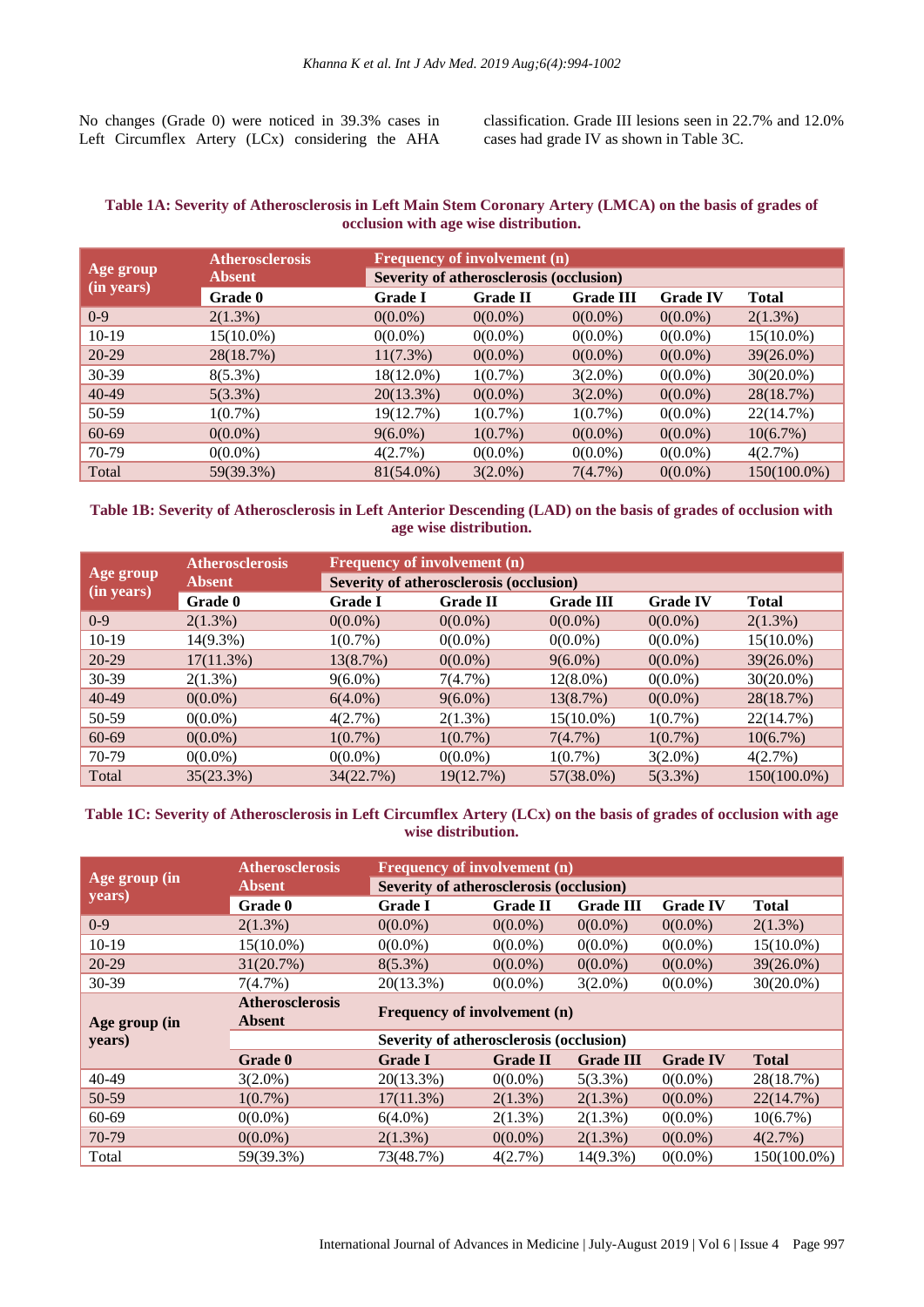|               | <b>Atherosclerosis</b> | <b>Frequency of involvement (n)</b>     |                 |                  |                 |              |  |  |  |  |
|---------------|------------------------|-----------------------------------------|-----------------|------------------|-----------------|--------------|--|--|--|--|
| Age group (in | <b>Absent</b>          | Severity of atherosclerosis (occlusion) |                 |                  |                 |              |  |  |  |  |
| years)        | Grade 0                | <b>Grade I</b>                          | <b>Grade II</b> | <b>Grade III</b> | <b>Grade IV</b> | <b>Total</b> |  |  |  |  |
| $0-9$         | $2(1.3\%)$             | $0(0.0\%)$                              | $0(0.0\%)$      | $0(0.0\%)$       | $0(0.0\%)$      | $2(1.3\%)$   |  |  |  |  |
| $10-19$       | $14(9.3\%)$            | $1(0.7\%)$                              | $0(0.0\%)$      | $0(0.0\%)$       | $0(0.0\%)$      | $15(10.0\%)$ |  |  |  |  |
| $20-29$       | 16(10.7%)              | $21(14.0\%)$                            | $0(0.0\%)$      | $2(1.3\%)$       | $0(0.0\%)$      | 39(26.0%)    |  |  |  |  |
| 30-39         | $2(1.3\%)$             | 23(15.3%)                               | $1(0.7\%)$      | 4(2.7%)          | $0(0.0\%)$      | $30(20.0\%)$ |  |  |  |  |
| 40-49         | $1(0.7\%)$             | 19(12.7%)                               | $0(0.0\%)$      | $8(5.3\%)$       | $0(0.0\%)$      | 28(18.7%)    |  |  |  |  |
| 50-59         | $0(0.0\%)$             | $5(3.3\%)$                              | $2(1.3\%)$      | 14(9.3%)         | $1(0.7\%)$      | 22(14.7%)    |  |  |  |  |
| 60-69         | $0(0.0\%)$             | $0(0.0\%)$                              | $3(2.0\%)$      | 7(4.7%)          | $0(0.0\%)$      | 10(6.7%)     |  |  |  |  |
| 70-79         | $0(0.0\%)$             | $0(0.0\%)$                              | $0(0.0\%)$      | $2(1.3\%)$       | $2(1.3\%)$      | 4(2.7%)      |  |  |  |  |
| Total         | 35(23.3%)              | $69(46.0\%)$                            | $6(4.0\%)$      | 37(24.7%)        | $3(2.0\%)$      | 150(100.0%)  |  |  |  |  |

## **Table 1D: Severity of Atherosclerosis in right coronary artery on the basis of grades of occlusion with age wise distribution.**

## **Table 2: severity grading in all four coronary arteries (LMCA, LAD, LCX and RCA) on the basis of grades of occlusion.**

| <b>Artery</b>          | <b>Atherosclerosis</b><br><b>Absent</b> | <b>Frequency of involvement (n)</b><br>Severity of atherosclerosis (occlusion) |                 |                  |                 |  |  |  |
|------------------------|-----------------------------------------|--------------------------------------------------------------------------------|-----------------|------------------|-----------------|--|--|--|
| involved               | <b>Grade 0</b>                          | <b>Grade I</b>                                                                 | <b>Grade II</b> | <b>Grade III</b> | <b>Grade IV</b> |  |  |  |
| <b>LMCA</b>            | 59(39.3%)                               | $81(54.0\%)$                                                                   | $3(2.0\%)$      | $7(4.7\%)$       | $0(0.0\%)$      |  |  |  |
| <b>LAD</b>             | 35(23.3%)                               | 34(22.7%)                                                                      | 19(12.7%)       | 57(38.0%)        | $5(3.3\%)$      |  |  |  |
| <b>LC</b> <sub>x</sub> | 59(39.3%)                               | 73(48.7%)                                                                      | 4(2.7%)         | $14(9.3\%)$      | $0(0.0\%)$      |  |  |  |
| <b>RCA</b>             | 35(23.3%)                               | $69(46.0\%)$                                                                   | $6(4.0\%)$      | 37(24.7%)        | $3(2.0\%)$      |  |  |  |
| Total                  | 188(31.3%)                              | $257(42.8\%)$                                                                  | $32(5.3\%)$     | $115(19.2\%)$    | $8(1.3\%)$      |  |  |  |

## Table 3A: Severity grading of atherosclerosis in left main stem artery (LMCA) on the basis of atherosclerotic **plaque with age wise distribution.**

| Age           |                             |                             | <b>Frequency of involvement (n)</b>        |                                            |                                       |                             |                             |                       |                       |                          |
|---------------|-----------------------------|-----------------------------|--------------------------------------------|--------------------------------------------|---------------------------------------|-----------------------------|-----------------------------|-----------------------|-----------------------|--------------------------|
| group         |                             |                             |                                            | <b>Grading of atherosclerosis (Plaque)</b> |                                       |                             |                             |                       |                       |                          |
| (in<br>years) | Grade<br>0                  | Grade                       | Grade<br>$\mathbf I$                       | Grade<br>Ш                                 | Grade<br>IV                           | Grade<br>V                  | Grade<br>VI                 | Grade<br>VII          | Grade<br>VIII         | <b>Total</b>             |
| $0-9$         | $\mathfrak{D}$<br>$(1.3\%)$ | $\theta$<br>$(0.0\%)$       | $\Omega$<br>$(0.0\%)$                      | $\Omega$<br>$(0.0\%)$                      | $\theta$<br>$(0.0\%)$                 | $\overline{0}$<br>$(0.0\%)$ | $\overline{0}$<br>$(0.0\%)$ | $\theta$<br>$(0.0\%)$ | $\Omega$<br>$(0.0\%)$ | $\mathfrak{D}$<br>(1.3%) |
| 10-19         | 15<br>$(10.0\%)$            | 0<br>$(0.0\%)$              | 0<br>$(0.0\%)$                             | 0<br>$(0.0\%)$                             | $\Omega$<br>$(0.0\%)$                 | 0<br>$(0.0\%)$              | 0<br>$(0.0\%)$              | 0<br>$(0.0\%)$        | 0<br>$(0.0\%)$        | 15<br>$(10.0\%)$         |
| 20-29         | 28<br>(18.7%)               | $\Omega$<br>$(0.0\%)$       | 8<br>$(5.3\%)$                             | 3<br>$(2.0\%)$                             | $\Omega$<br>$(0.0\%)$                 | $\Omega$<br>$(0.0\%)$       | $\Omega$<br>$(0.0\%)$       | $\Omega$<br>$(0.0\%)$ | $\Omega$<br>$(0.0\%)$ | 39<br>$(26.0\%)$         |
| 30-39         | 8<br>$(5.3\%)$              | 3<br>$(2.0\%)$              | 7<br>$(4.7\%)$                             | 9<br>$(6.0\%)$                             | 3<br>$(2.0\%)$                        | 0<br>$(0.0\%)$              | $\Omega$<br>$(0.0\%)$       | 0<br>$(0.0\%)$        | 0<br>$(0.0\%)$        | 30<br>$(20.0\%)$         |
| 40-49         | $\mathcal{F}$<br>$(3.3\%)$  | $\mathfrak{D}$<br>$(1.3\%)$ | 9<br>$(6.0\%)$                             | 9<br>$(6.0\%)$                             | $\overline{\mathcal{E}}$<br>$(2.0\%)$ | $\Omega$<br>$(0.0\%)$       | $\Omega$<br>$(0.0\%)$       | 0<br>$(0.0\%)$        | $\Omega$<br>$(0.0\%)$ | 28<br>(18.7%)            |
| Age           |                             |                             | Frequency of involvement (n)               |                                            |                                       |                             |                             |                       |                       |                          |
| group         |                             |                             | <b>Grading of atherosclerosis (Plaque)</b> |                                            |                                       |                             |                             |                       |                       |                          |
| (in<br>years) | Grade<br>0                  | Grade                       | Grade<br>$\mathbf I$                       | Grade<br>Ш                                 | Grade<br>IV                           | Grade<br>V                  | Grade<br>VI                 | <b>Grade</b><br>VII   | Grade<br><b>VIII</b>  | <b>Total</b>             |
| 50-59         | $(0.7\%)$                   | $(0.7\%)$                   | 3<br>$(2.0\%)$                             | 15<br>$(10.0\%)$                           | 2<br>(1.3%)                           | $\overline{0}$<br>$(0.0\%)$ | $\overline{0}$<br>$(0.0\%)$ | $\Omega$<br>$(0.0\%)$ | $\Omega$<br>$(0.0\%)$ | 22<br>(14.7%)            |
| 60-69         | 0<br>$(0.0\%)$              | 0<br>$(0.0\%)$              | 4<br>(2.7%)                                | 5<br>$(3.3\%)$                             | $(0.7\%)$                             | 0<br>$(0.0\%)$              | 0<br>$(0.0\%)$              | 0<br>$(0.0\%)$        | 0<br>$(0.0\%)$        | 10<br>(6.7%)             |
| 70-79         | $\Omega$<br>$(0.0\%)$       | $\Omega$<br>$(0.0\%)$       | $\mathfrak{D}$<br>(1.3%)                   | $\mathfrak{D}$<br>$(1.3\%)$                | $\Omega$<br>$(0.0\%)$                 | $\Omega$<br>$(0.0\%)$       | $\Omega$<br>$(0.0\%)$       | $\Omega$<br>$(0.0\%)$ | $\Omega$<br>$(0.0\%)$ | $\overline{4}$<br>(2.7%) |
| Total         | 59<br>(39.3%)               | 6<br>$(4.0\%)$              | 33<br>$(22.0\%)$                           | 43<br>(28.7%)                              | 9<br>$(6.0\%)$                        | $\Omega$<br>$(0.0\%)$       | $\Omega$<br>$(0.0\%)$       | 0<br>$(0.0\%)$        | $\Omega$<br>$(0.0\%)$ | 150<br>$(100.0\%)$       |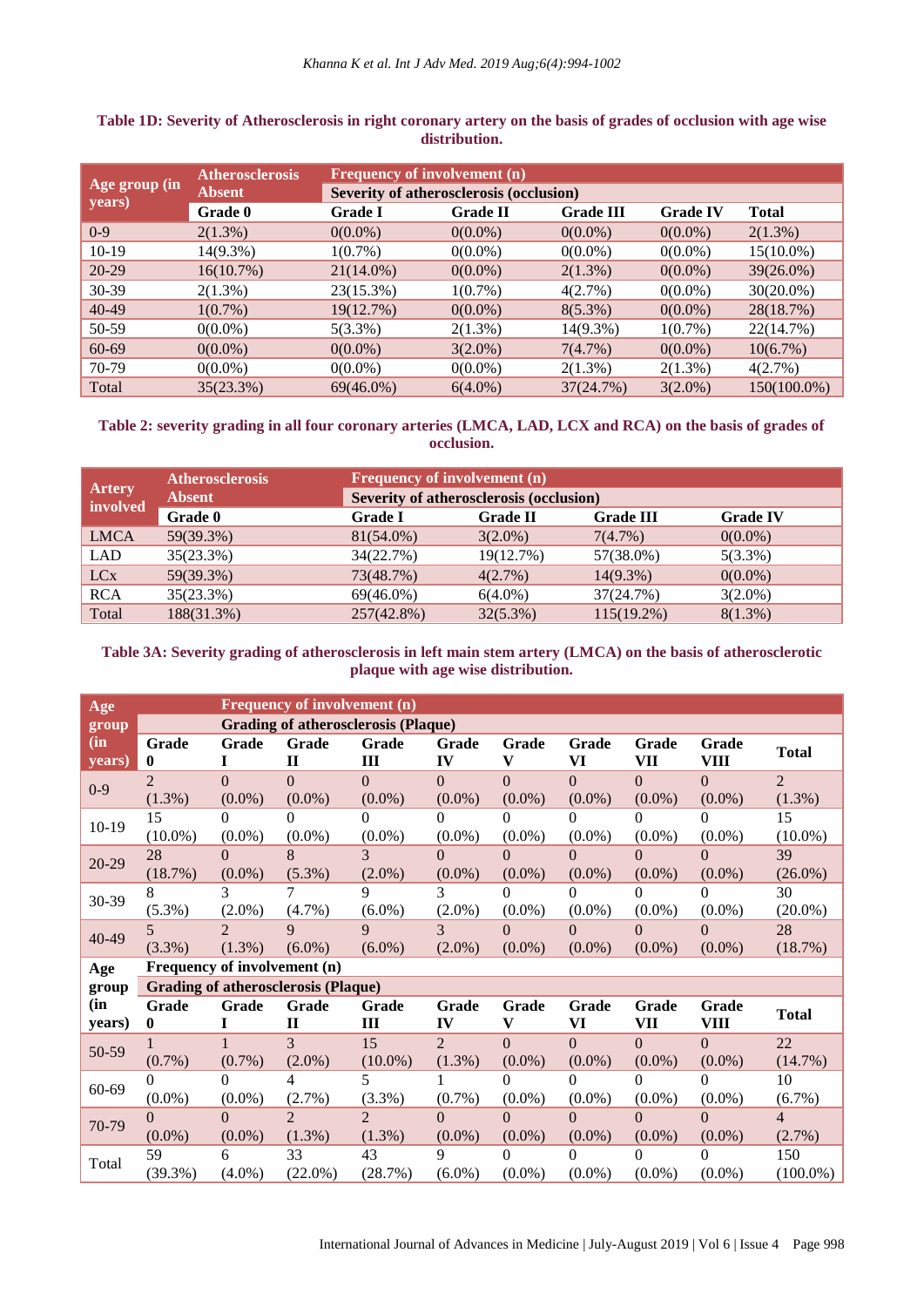| Age           |                |                             | <b>Frequency of involvement (n)</b> |                                     |                |                |             |                |               |                |
|---------------|----------------|-----------------------------|-------------------------------------|-------------------------------------|----------------|----------------|-------------|----------------|---------------|----------------|
| group         |                |                             |                                     | Grading of atherosclerosis (Plaque) |                |                |             |                |               |                |
| (in<br>years) | Grade 0        | <b>Grade I</b>              | Grade<br>$\mathbf{I}$               | Grade<br>III                        | Grade<br>IV    | <b>Grade V</b> | Grade<br>VI | Grade<br>VII   | Grade<br>VIII | <b>Total</b>   |
| $0 - 9$       | $\mathfrak{D}$ | $\Omega$                    | $\Omega$                            | $\Omega$                            | $\Omega$       | $\theta$       | $\Omega$    | $\Omega$       | $\Omega$      | $\overline{2}$ |
|               | $(1.3\%)$      | $(0.0\%)$                   | $(0.0\%)$                           | $(0.0\%)$                           | $(0.0\%)$      | $(0.0\%)$      | $(0.0\%)$   | $(0.0\%)$      | $(0.0\%)$     | $(1.3\%)$      |
| 10-19         | 14             | $\Omega$                    |                                     | 0                                   | 0              | 0              | 0           | $\Omega$       | 0             | 15             |
|               | $(9.3\%)$      | $(0.0\%)$                   | $(0.7\%)$                           | $(0.0\%)$                           | $(0.0\%)$      | $(0.0\%)$      | $(0.0\%)$   | $(0.0\%)$      | $(0.0\%)$     | $(10.0\%)$     |
| $20 - 29$     | 17             | $\mathcal{D}_{\mathcal{L}}$ | $\overline{4}$                      |                                     | 9              | $\theta$       | $\theta$    | $\Omega$       | 0             | 39             |
|               | (11.3%)        | $(1.3\%)$                   | (2.7%)                              | $(4.7\%)$                           | $(6.0\%)$      | $(0.0\%)$      | $(0.0\%)$   | $(0.0\%)$      | $(0.0\%)$     | $(26.0\%)$     |
| 30-39         |                | 0                           | $\overline{2}$                      | 11                                  | 14             |                | 0           | $\Omega$       | 0             | 30             |
|               | $(1.3\%)$      | $(0.0\%)$                   | $(1.3\%)$                           | $(7.3\%)$                           | $(9.3\%)$      | $(0.7\%)$      | $(0.0\%)$   | $(0.0\%)$      | $(0.0\%)$     | $(20.0\%)$     |
| $40 - 49$     | $\Omega$       | $\Omega$                    | $\Omega$                            | 7                                   | 18             | 3              | $\Omega$    | $\Omega$       | $\Omega$      | 28             |
|               | $(0.0\%)$      | $(0.0\%)$                   | $(0.0\%)$                           | $(4.7\%)$                           | $(12.0\%)$     | $(2.0\%)$      | $(0.0\%)$   | $(0.0\%)$      | $(0.0\%)$     | (18.7%)        |
| 50-59         | 0              | $\Omega$                    | 0                                   | 5                                   | 6              | 8              | 0           | 3              | $\Omega$      | 22             |
|               | $(0.0\%)$      | $(0.0\%)$                   | $(0.0\%)$                           | $(3.3\%)$                           | $(4.0\%)$      | $(5.3\%)$      | $(0.0\%)$   | $(2.0\%)$      | $(0.0\%)$     | $(14.7\%)$     |
| 60-69         | 0              | $\Omega$                    | $\Omega$                            |                                     | $\overline{2}$ | $\overline{2}$ | 3           | $\overline{2}$ | 0             | 10             |
|               | $(0.0\%)$      | $(0.0\%)$                   | $(0.0\%)$                           | $(0.7\%)$                           | $(1.3\%)$      | $(1.3\%)$      | $(2.0\%)$   | $(1.3\%)$      | $(0.0\%)$     | $(6.7\%)$      |
| 70-79         | 0              | $\Omega$                    | 0                                   | 0                                   |                |                |             |                | 0             | 4              |
|               | $(0.0\%)$      | $(0.0\%)$                   | $(0.0\%)$                           | $(0.0\%)$                           | $(0.7\%)$      | $(0.7\%)$      | $(0.7\%)$   | $(0.7\%)$      | $(0.0\%)$     | $(2.7\%)$      |
|               | 35             | $\mathfrak{D}$              |                                     | 31                                  | 50             | 15             | 4           | 6              | $\Omega$      | 150            |
| Total         | (23.3%)        | $(1.3\%)$                   | $(4.7\%)$                           | (20.7%)                             | $(33.3\%)$     | $(10.0\%)$     | $(2.7\%)$   | $(4.0\%)$      | $0.0\%$ )     | $(100.0\%)$    |

#### **Table 3B: Severity grading of Atherosclerosis in Left Anterior Descending (LAD) on the basis of atherosclerotic plaque with age wise distribution.**

## **Table 3C: Severity grading of atherosclerosis in left circumflex artery (LCX) on the basis of atherosclerotic plaque with age wise distribution.**

| Age           |                       |                              | Frequency of involvement (n)               |              |                |                                  |                    |              |                      |                |
|---------------|-----------------------|------------------------------|--------------------------------------------|--------------|----------------|----------------------------------|--------------------|--------------|----------------------|----------------|
| group         |                       |                              | <b>Grading of atherosclerosis (Plaque)</b> |              |                |                                  |                    |              |                      |                |
| (in<br>years) | Grade<br>$\mathbf{0}$ | <b>Grade I</b>               | <b>Grade II</b>                            | Grade<br>Ш   | Grade<br>IV    | Grade<br>V                       | Grade<br>VI        | Grade<br>VII | Grade<br><b>VIII</b> | <b>Total</b>   |
| $0-9$         | $\overline{2}$        | $\Omega$                     | $\Omega$                                   | $\Omega$     | $\Omega$       | $\Omega$                         | $\Omega$           | $\Omega$     | $\Omega$             | $\overline{2}$ |
|               | $(1.3\%)$             | $(0.0\%)$                    | $(0.0\%)$                                  | $(0.0\%)$    | $(0.0\%)$      | $(0.0\%)$                        | $(0.0\%)$          | $(0.0\%)$    | $(0.0\%)$            | (1.3%)         |
| $10 - 19$     | 15                    | $\Omega$                     | $\Omega$                                   | $\Omega$     | $\Omega$       | $\Omega$                         | $\Omega$           | $\Omega$     | $\Omega$             | 15             |
|               | $(10.0\%)$            | $(0.0\%)$                    | $(0.0\%)$                                  | $(0.0\%)$    | $(0.0\%)$      | $(0.0\%)$                        | $(0.0\%)$          | $(0.0\%)$    | $(0.0\%)$            | $(10.0\%)$     |
| 20-29         | 31                    | $\mathcal{D}_{\mathcal{L}}$  | 5                                          |              | $\theta$       | $\Omega$                         | $\Omega$           | $\Omega$     | $\Omega$             | 39             |
|               | (20.7%)               | $(1.3\%)$                    | $(3.3\%)$                                  | $(0.7\%)$    | $(0.0\%)$      | $(0.0\%)$                        | $(0.0\%)$          | $(0.0\%)$    | $(0.0\%)$            | $(26.0\%)$     |
| 30-39         | 7                     |                              | 11                                         | 8            | 3              | $\Omega$                         | $\Omega$           | $\Omega$     | $\Omega$             | 30             |
|               | (4.7%)                | $(0.7\%)$                    | $(7.3\%)$                                  | $(5.3\%)$    | $(2.0\%)$      | $(0.0\%)$                        | $(0.0\%)$          | $(0.0\%)$    | $(0.0\%)$            | $(20.0\%)$     |
| 40-49         | 3                     | $\Omega$                     | 14                                         | 6            | 5              | $\Omega$                         | $\Omega$           | $\Omega$     | $\Omega$             | 28             |
|               | $(2.0\%)$             | $(0.0\%)$                    | $(9.3\%)$                                  | $(4.0\%)$    | $(3.3\%)$      | $(0.0\%)$                        | $(0.0\%)$          | $(0.0\%)$    | $(0.0\%)$            | (18.7%)        |
| 50-59         |                       | $\Omega$                     | $\overline{4}$                             | 13           | 4              | $\Omega$                         | $\Omega$           | $\Omega$     | $\Omega$             | 22             |
|               | $(0.7\%)$             | $(0.0\%)$                    | $(2.7\%)$                                  | (8.7%)       | (2.7%)         | $(0.0\%)$                        | $(0.0\%)$          | $(0.0\%)$    | $(0.0\%)$            | (14.7%)        |
| Age           |                       | Frequency of involvement (n) |                                            |              |                |                                  |                    |              |                      |                |
| group         |                       |                              | Grading of atherosclerosis (Plaque)        |              |                |                                  |                    |              |                      |                |
| (in<br>years) | Grade<br>$\mathbf{0}$ | <b>Grade I</b>               | <b>Grade II</b>                            | Grade<br>III | Grade<br>IV    | Grade<br>$\overline{\mathbf{V}}$ | Grade<br><b>VI</b> | Grade<br>VII | Grade<br><b>VIII</b> | <b>Total</b>   |
| 60-69         | $\Omega$              | $\Omega$                     |                                            | 5            | 4              | $\Omega$                         | $\Omega$           | $\Omega$     | $\Omega$             | 10             |
|               | $(0.0\%)$             | $(0.0\%)$                    | $(0.7\%)$                                  | (3.3%)       | (2.7%)         | $(0.0\%)$                        | $(0.0\%)$          | $(0.0\%)$    | $(0.0\%)$            | $(6.7\%)$      |
| 70-79         | $\Omega$              | $\Omega$                     |                                            |              | $\overline{2}$ | $\Omega$                         | $\theta$           | $\Omega$     | $\Omega$             | $\overline{4}$ |
|               | $(0.0\%)$             | $(0.0\%)$                    | $(0.7\%)$                                  | $(0.7\%)$    | $(1.3\%)$      | $(0.0\%)$                        | $(0.0\%)$          | $(0.0\%)$    | $(0.0\%)$            | (2.7%)         |
| Total         | 59                    | 3                            | 36                                         | 34           | 18             | $\Omega$                         | $\Omega$           | $\Omega$     | $\Omega$             | 150            |
|               | (39.3%)               | $(2.0\%)$                    | $(24.0\%)$                                 | (22.7%)      | $(12.0\%)$     | $(0.0\%)$                        | $(0.0\%)$          | $(0.0\%)$    | $(0.0\%)$            | $(100.0\%)$    |

About 23.3% cases in Right Coronary Artery (RCA) were free of atherosclerosis considering the AHA classification mainly seen in second and third decade. 38.0% cases had grade III and in 24.7% cases grade IV was present as shown in Table 3D.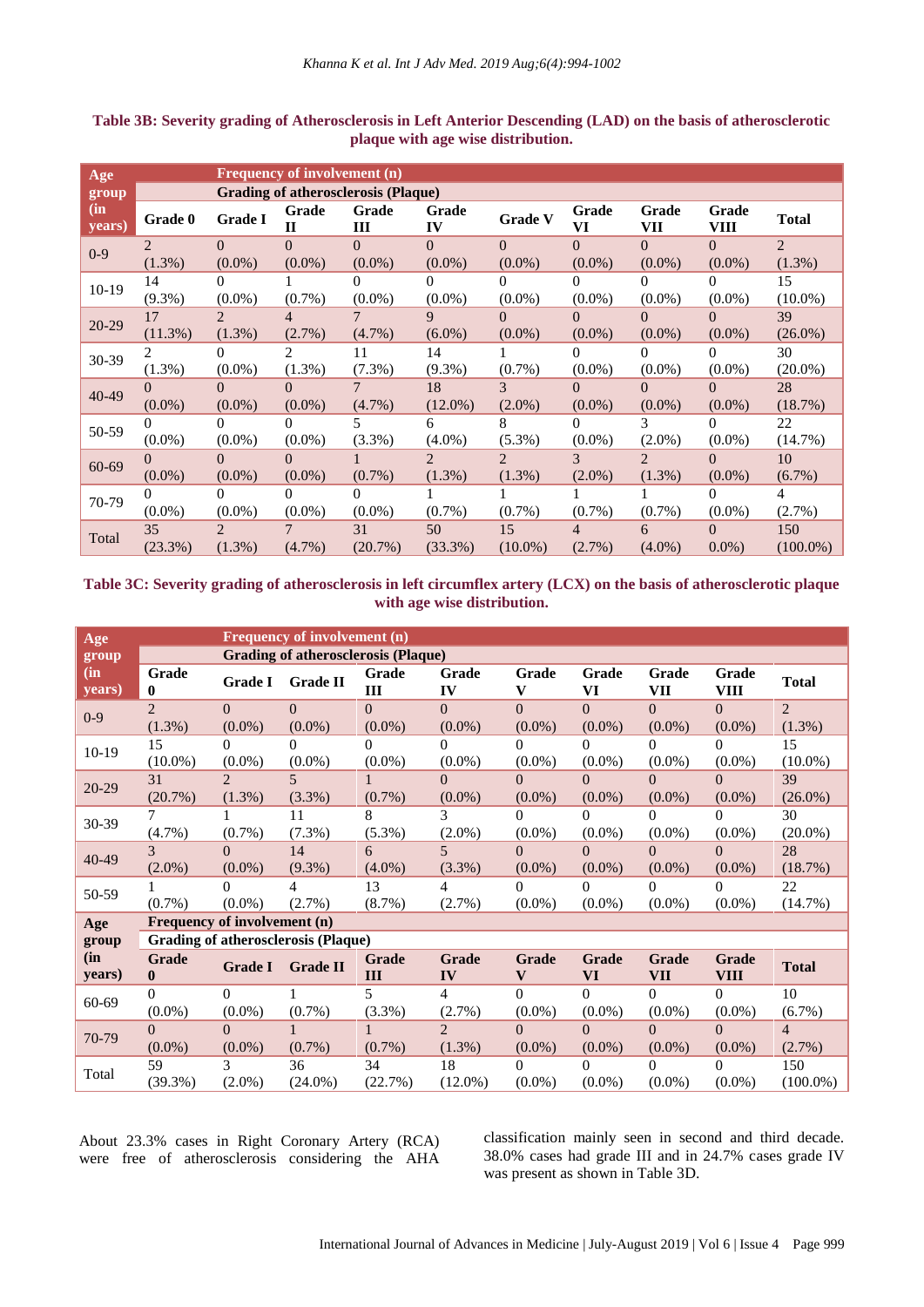| Age           |                         |                       |                             | <b>Frequency of involvement (n)</b>        |                       |                       |                       |                       |                       |                          |
|---------------|-------------------------|-----------------------|-----------------------------|--------------------------------------------|-----------------------|-----------------------|-----------------------|-----------------------|-----------------------|--------------------------|
| group         |                         |                       |                             | <b>Grading of atherosclerosis (Plaque)</b> |                       |                       |                       |                       |                       |                          |
| (in<br>years) | Grade<br>0              | Grade                 | Grade<br>$\mathbf H$        | Grade<br>Ш                                 | Grade<br>IV           | Grade<br>v            | Grade<br>VI           | Grade<br>VII          | Grade<br>VIII         | <b>Total</b>             |
| $0 - 9$       | $\mathcal{L}$<br>(1.3%) | $\Omega$<br>$(0.0\%)$ | $\Omega$<br>$(0.0\%)$       | $\Omega$<br>$(0.0\%)$                      | $\Omega$<br>$(0.0\%)$ | $\Omega$<br>$(0.0\%)$ | $\Omega$<br>$(0.0\%)$ | $\Omega$<br>$(0.0\%)$ | 0<br>$(0.0\%)$        | $\mathfrak{D}$<br>(1.3%) |
| $10-19$       | 14<br>$(9.3\%)$         | 0<br>$(0.0\%)$        | $(0.7\%)$                   | 0<br>$(0.0\%)$                             | 0<br>$(0.0\%)$        | $\Omega$<br>$(0.0\%)$ | 0<br>$(0.0\%)$        | 0<br>$(0.0\%)$        | $(0.0\%)$             | 15<br>$(10.0\%)$         |
| 20-29         | 16<br>$(10.7\%)$        | $(0.7\%)$             | 6<br>$(4.0\%)$              | 14<br>$(9.3\%)$                            | 2<br>$(1.3\%)$        | $\Omega$<br>$(0.0\%)$ | 0<br>$(0.0\%)$        | $\Omega$<br>$(0.0\%)$ | 0<br>$(0.0\%)$        | 39<br>$(26.0\%)$         |
| 30-39         | 2<br>$(1.3\%)$          | $(0.7\%)$             | 4<br>$(2.7\%)$              | 19<br>$(12.7\%)$                           | 3<br>$(2.0\%)$        | $(0.7\%)$             | $\Omega$<br>$(0.0\%)$ | 0<br>$(0.0\%)$        | 0<br>$(0.0\%)$        | 30<br>$(20.0\%)$         |
| 40-49         | $(0.7\%)$               | $\Omega$<br>$(0.0\%)$ | $\mathfrak{D}$<br>$(1.3\%)$ | 17<br>$(11.3\%)$                           | 8<br>$(5.3\%)$        | $\Omega$<br>$(0.0\%)$ | 0<br>$(0.0\%)$        | $\Omega$<br>$(0.0\%)$ | $\Omega$<br>$(0.0\%)$ | 28<br>(18.7%)            |
| 50-59         | 0<br>$(0.0\%)$          | $\Omega$<br>$(0.0\%)$ | $(0.7\%)$                   | 5<br>$(3.3\%)$                             | 13<br>$(8.7\%)$       | 2<br>$(1.3\%)$        | 0<br>$(0.0\%)$        | $(0.7\%)$             | 0<br>$(0.0\%)$        | 22<br>$(14.7\%)$         |
| $60 - 69$     | $\Omega$<br>$(0.0\%)$   | $\Omega$<br>$(0.0\%)$ | $\Omega$<br>$(0.0\%)$       | $\mathcal{L}$<br>(1.3%)                    | 8<br>$(5.3\%)$        | $\Omega$<br>$(0.0\%)$ | $\Omega$<br>$(0.0\%)$ | $\Omega$<br>$(0.0\%)$ | 0<br>$(0.0\%)$        | 10<br>$(6.7\%)$          |
| 70-79         | 0<br>$(0.0\%)$          | 0<br>$(0.0\%)$        | 0<br>$(0.0\%)$              | $\Omega$<br>$(0.0\%)$                      | 3<br>$(2.0\%)$        | $(0.7\%)$             | 0<br>$(0.0\%)$        | 0<br>$(0.0\%)$        | $(0.0\%)$             | 4<br>(2.7%)              |
| Total         | 35<br>(23.3%)           | 2<br>$(1.3\%)$        | 14<br>$(9.3\%)$             | 57<br>$(38.0\%)$                           | 37<br>(24.7%)         | 4<br>$(2.7\%)$        | 0<br>$(0.0\%)$        | $(0.7\%)$             | $\Omega$<br>$(0.0\%)$ | 150<br>$(100.0\%)$       |

## **Table 3D: Severity grading of Atherosclerosis in Right Coronary Artery (RCA) on the basis of atherosclerotic plaque with age wise distribution.**

## **Table 4: Severity grading in all four coronary arteries (LMCA, LAD, LCX and RCA) on the basis of atherosclerotic plaque.**

|                           |                   |                             | <b>Severity of atherosclerosis (Plaque)</b> |                  |                 |                |                |              |               |
|---------------------------|-------------------|-----------------------------|---------------------------------------------|------------------|-----------------|----------------|----------------|--------------|---------------|
| <b>Artery</b><br>involved | <b>Grade</b><br>v | <b>Grade I</b>              | <b>Grade II</b>                             | <b>Grade III</b> | <b>Grade IV</b> | <b>Grade V</b> | Grade<br>VI    | Grade<br>VII | Grade<br>VIII |
| <b>LMCA</b>               | 59                | 6                           | 33                                          | 43               | Q               |                |                |              |               |
|                           | $(39.3\%)$        | $(4.0\%)$                   | $(22.0\%)$                                  | (28.7%)          | $(6.0\%)$       | $(0.0\%)$      | $(0.0\%)$      | $(0.0\%)$    | $(0.0\%)$     |
| <b>LAD</b>                | 35                |                             |                                             | 31               | 50              | 15             | $\overline{4}$ | 6            | $\Omega$      |
|                           | (23.3%)           | $(1.3\%)$                   | $(4.7\%)$                                   | (20.7%)          | $(33.3\%)$      | $(10.0\%)$     | $(2.7\%)$      | $(4.0\%)$    | $(0.0\%)$     |
| LC <sub>x</sub>           | 59                |                             | 36                                          | 34               | 18              | $\Omega$       |                |              | 0             |
|                           | $(39.3\%)$        | $(2.0\%)$                   | $(24.0\%)$                                  | (22.7%)          | $(12.0\%)$      | $(0.0\%)$      | $(0.0\%)$      | $(0.0\%)$    | $(0.0\%)$     |
|                           | 35                | $\mathcal{D}_{\mathcal{L}}$ | 14                                          | 57               | 37              | 4              | $\Omega$       |              | $\Omega$      |
| <b>RCA</b>                | $(23.3\%)$        | $(1.3\%)$                   | $(9.3\%)$                                   | $(38.0\%)$       | (24.7%)         | $(2.7\%)$      | $(0.0\%)$      | $(0.7\%)$    | $(0.0\%)$     |
|                           | 188               | 13                          | 90                                          | 165              | 114             | 19             | 4              |              | 0             |
| Total                     | $(31.3\%)$        | $(2.2\%)$                   | $(15.0\%)$                                  | (27.5%)          | $(19.0\%)$      | $(3.2\%)$      | $(0.7\%)$      | $(1.2\%)$    | $(0.0\%)$     |

#### **Table 5: Correlation of age with order of incidence of atherosclerosis.**

| Age group  | <b>Atherosclerosis Present (Ath)</b> |                    |                      |                    |
|------------|--------------------------------------|--------------------|----------------------|--------------------|
| (in years) | Cases with atherosclerosis (Ath)     | % within age group | % out of total cases | Total no. of cases |
| $0 - 9$    |                                      | $0.0\%$            | $0.0\%$              | $2(1.3\%)$         |
| $10-19$    | $\Omega$                             | $0.0\%$            | $0.0\%$              | $15(10.0\%)$       |
| 20-29      | 11                                   | 28.2%              | 7.3%                 | 39(26.0%)          |
| 30-39      | 17                                   | 56.7%              | 11.3%                | $30(20.0\%)$       |
| 40-49      | 25                                   | 89.3%              | 16.7%                | 28(18.7%)          |
| 50-59      | 17                                   | 77.3%              | 11.3%                | 22(14.7%)          |
| 60-69      | 9                                    | 90%                | $6.0\%$              | 10(6.7%)           |
| 70-79      | $\overline{4}$                       | 100%               | 2.7%                 | $4(2.7\%)$         |
| Total      | 83                                   | 55.3%              | 55.3%                | 150(100.0%)        |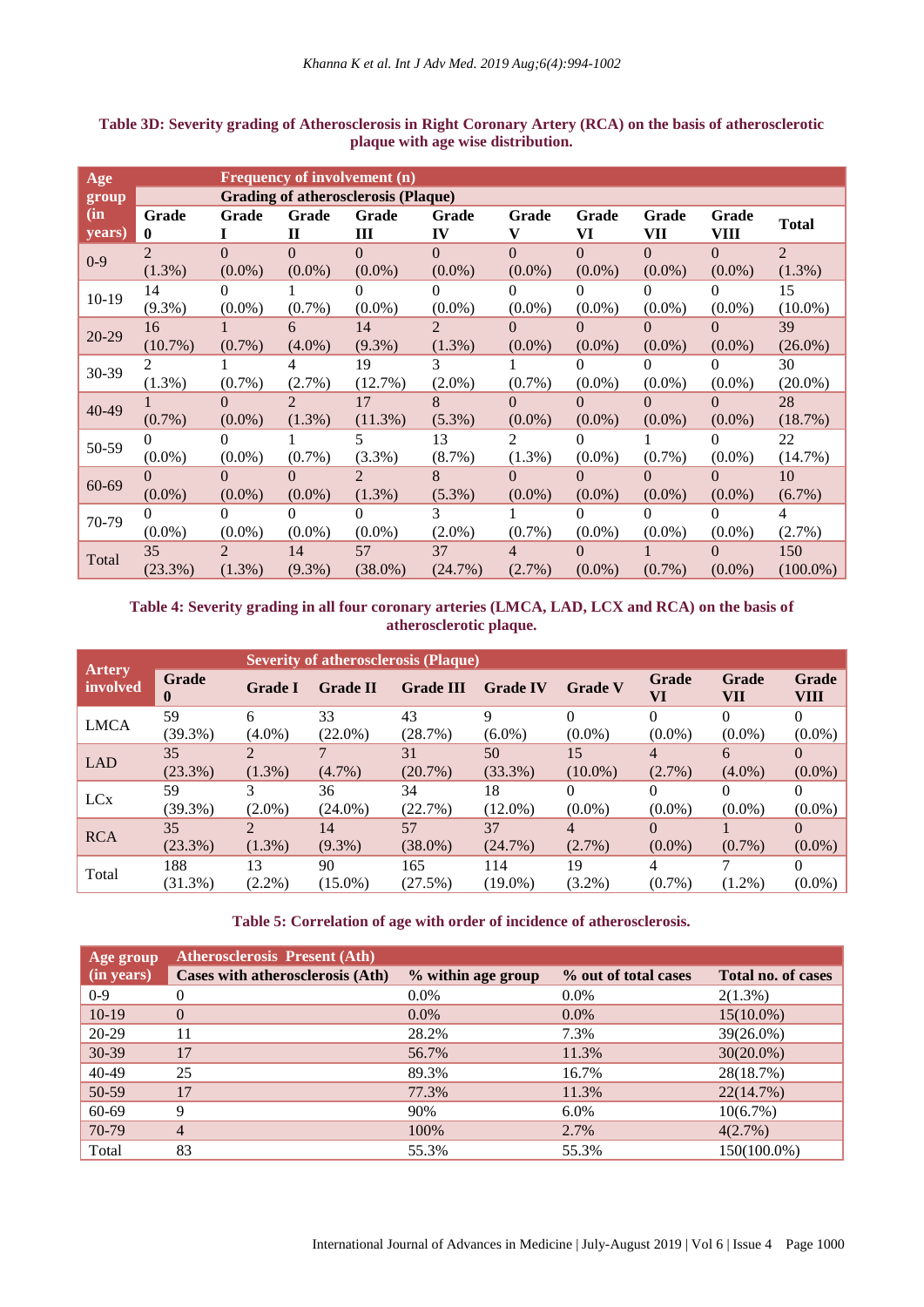In all four coronary arteries namely, LMCA, LAD, LCx and RCA when characterized on the basis of AHA classification, it was observed that Grade III lesions were maximum (27.5%) and grade IV were seen in 19.0% cases and in no section there were grade VIII lesions as shown in Table 4. The order of incidence of atherosclerosis is increasing from 0% in 1st decade to 100% as the age advances up to  $8<sup>th</sup>$  decade with a steep rise in the  $5<sup>th</sup>$  decade as compared to the  $4<sup>th</sup>$  decade from 56.7% to 89.3% as shown in Table 5.

#### **DISCUSSION**

Present study was an attempt to assess the incidence as well as severity of atherosclerosis in our population. In our study incidence was observed in 55.3%, which corresponds with studies by Garg et al, Virmani et al, Thej et al, but Puri et al, had 86% incidence which was quiet higher but they had considered grade I and grade II lesions of degree of occlusion also as atherosclerotic.<sup>8</sup> The frequencies of these lesions were reported between 16% to 86%.9,11 The reasons for this diversity can be the variability of race, culture, dietary habits, different socioeconomic status and age of the studied samples.

Formation of atherosclerotic lesions starts from early ages, well before its complications are identified. The disease once developed cannot be reverted to normal and can only be made stagnant. Fatty streaks are present in the aorta of most children >3 years old, increasing rapidly in adolescence, with coronary artery involvement beginning about a decade later.<sup>12,13</sup> In our study with increasing age, the order of incidence of atherosclerosis is increasing from 0% in  $1<sup>st</sup>$  decade to 100% as the age advances up to 8th decade with a steep rise in the 5th decade as compared to the 4th decade from 56.7% to 89.3%, although incidence is in increasing order. The increase in relative frequency of the atheromatous plaques with age is expected as atherosclerosis starts at young age and progresses with age also seen in the similar studies.<sup>5,6,8,11</sup>

Findings of significant atherosclerosis with more than 50% narrowing (grade III and IV) were seen in 20.5% cases of our study which were identical to earlier studies like Joseph et al, Singh et al. 14,15 Visual estimation of lesions noted at the time of autopsy was often inaccurate when compared with subsequent microscopic examination. Although the more severe lesions were often close to actual values, assessment of less severe lesions was frequently underestimated. On the basis of plaque formation in coronary arteries namely LMCA, LAD, LCx and RCA, Grade III lesions (pre-atheroma) were maximum (27.5%) and grade IV (atheroma) lesions in 19.0% cases which were also observed by Garg et al.<sup>8</sup> Our study showed atherosclerotic changes maximum in the LAD and least in the LMCA which was comparable with other studies.<sup>6,10,16</sup> Atherosclerotic involvement was ascertained with regard to number of vessels in our study and found Single vessel disease more than double and triple Vessel Disease as seen in other studies.<sup>11,17</sup> Increasing incidence of atherosclerosis as well as shift towards younger population was noticed in our studies which is now reflected in similar other studies. This was a small sample size study hence cannot be generalized to the whole population and warrants large possibly multicentric studies along with role of environmental influences.

#### **CONCLUSION**

Atherosclerosis has emerged as a new epidemic affecting relatively younger population. This study would help clinicians to take measures at an early stage to prevent the progression of the disease and help forensic pathologists in dealing with opinion regarding cause of death.

## *Funding: No funding sources*

*Conflict of interest: None declared Ethical approval: The study was approved by the Institutional Ethics Committee*

#### **REFERENCES**

- 1. Gaziano T, Reddy KS, Paccaud F, Horton S, Chaturvedi V. Cardiovascular Disease In: Jamison DT, Breman JG, Measham AR, Evans DB, Jha P, Mills A, Musgrove P, et al. eds. Disease control priorities in developing world. Oxford: Oxford University Press; 2006: 645-662.
- 2. Leeder S, Raymond S, Greenberg H. A race against time: the challenge of cardiovascular disease in developing economies. Columbia University, New York City New York; 2004.
- 3. Chauhan S, Aeri BT. Prevalence of cardiovascular disease in India and its economic impact- a review. Int J Scientific Res Publ. 2013;3(10):1-5.
- 4. Wig KL, Malhotra RP, Chitkara NL, Gupta SP. Prevalence of Coronary Atherosclerosis in Northern India. BMJ. 1962;2:510-3.
- 5. Golshahi J, Rojabi P, Golshahi F. Frequency of atherosclerotic lesions in coronary arteries of autopsy specimens in Isfahan forensic medicine Center. J Res med. 2005;1(10):16-9.
- 6. Yazdi SA, Rezaei A, Azari JB. Prevalence of atherosclerotic plaque in autopsy cases with noncardiac death. Iran J Pathol. 2009;4:101-4.
- 7. Naher S, Naushaba S, Muktadir G. Percentage area of intimal surface of the abdominal aorta affected by atherosclerosis: a postmortem study. J Med Sci Res. 2007;9:26-30.
- 8. Garg M, Aggarwal AD, Kataria SP. Coronary atherosclerosis and myocardial infarction: An autopsy study. J Indian Acad Forensic Med. 2011;33(1):39-42.
- 9. Virmani R, Robinowitz M, McAllister HA Jr. Coronary heart disease in 48 autopsy patients 30 years old and younger. Arch Pathol Lab Med. 1983;107(10):535-40.